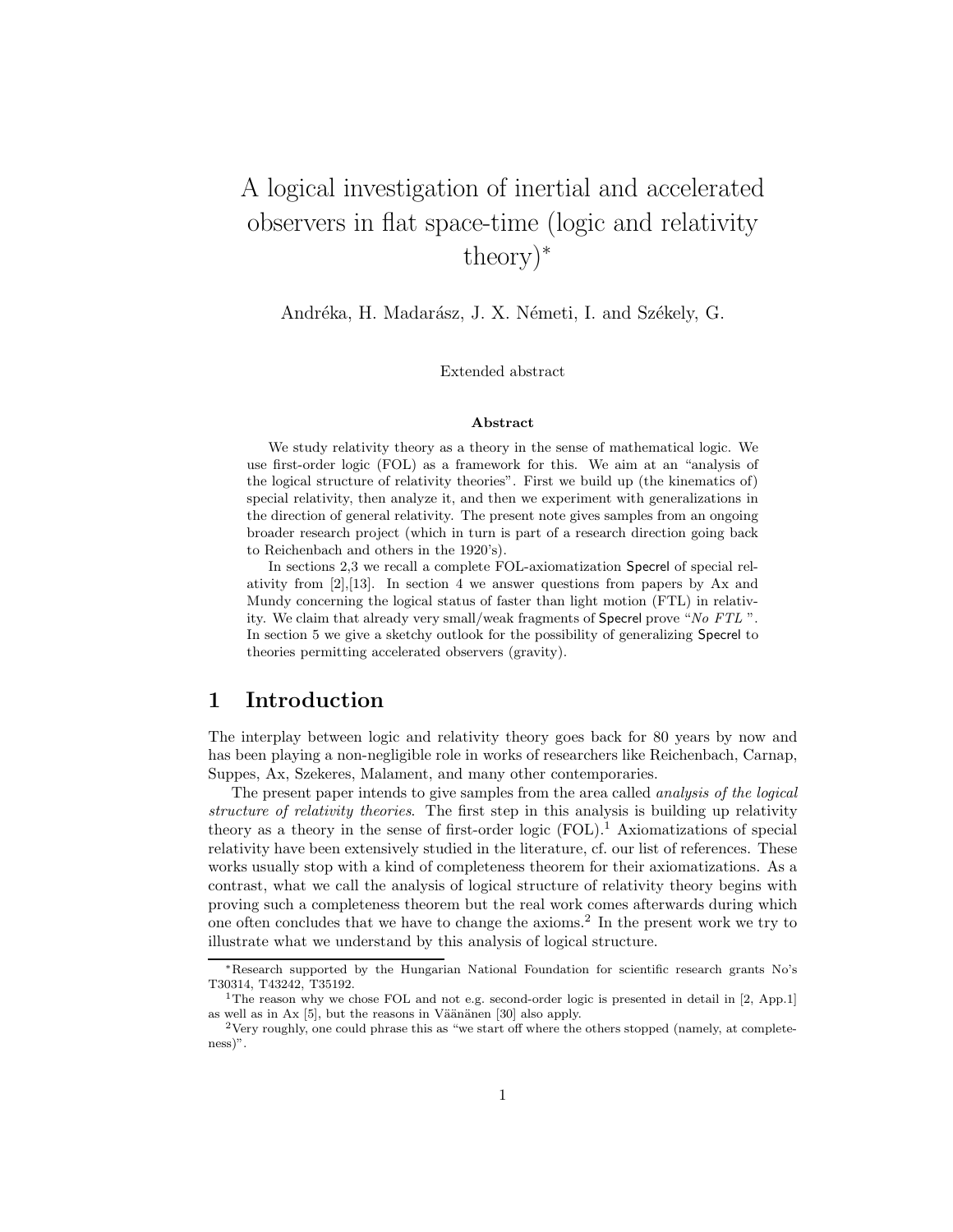To this end we have to start with a list of axioms and a completeness theorem but the emphasis is on what comes beyond these. To illustrate what we mean by the logical analysis of relativity, we choose the much debated topic of faster than light motion. We refer to this as the No FTL conjecture where "No FTL " abbreviates the conjecture that faster than light motion is impossible (in relativity). A large part of the literature claims that No FTL is an axiom (of relativity) while another substantial part wants to get rid of No FTL and they maintain that No FTL is not true (i.e. that FTL is possible). This controversy in the literature<sup>3</sup> makes  $No$   $FTL$  an ideal testing-ground for logic in relativity. E.g. we can study which potential axioms of (special) relativity imply No FTL , what is implied by No FTL , how to obtain the most "conservative" modification of the axiom system such that it will not imply No FTL etc.

Mundy [20] gives an axiomatization of special relativity, and he claims that his axioms do not imply No FTL. From this Mundy concludes that No FTL is not a theorem of special relativity. We will return to quoting Mundy verbatim above Theorem 4.3.<sup>4</sup> At the same time, in the area of connecting relativity with quantum mechanics, the No FTL conjecture plays an essential role, e.g. the so called Einstein-Podolsky-Rosen paradox is based on assuming No FTL . Many authors think that No FTL is the essence of relativity as is suggested by the subtitle "Physics according to Newton – A world with no speed limit" in Kogut's book on relativity. As a further contrast, Ax [5] adds No FTL to his list of axioms for special relativity and he raises the question whether his axiom system is redundant.

Here we will give an answer to Ax's question which at the same time will refute Mundy's claim for space-times of more than 2 dimensions. Namely, we will prove that No FTL is a logical consequence of Ax's remaining axioms (Theorem 4.2 herein), and will prove that Mundy's axioms do entail No FTL (Theorem 4.3 herein). Briefly, we conclude that No FTL is not an axiom but a theorem of (special) relativity. In [13, pp.89-90] we also show that No FTL does not follow from Einstein's Special Principle of Relativity (SPR) going back to Galileo, in 2-dimensional space-time, contrary to what Einstein claims in [7, pp.126-127]. In [2], [13] we also study how to refine the axioms of special relativity in order to make No FTL independent from the rest of the axioms. I.e. there we elaborated variants of special relativity in which FTL is possible (i.e. where No FTL is no more a theorem). This way we intend to contribute to those works, too, which want to experiment with permitting  $FTL$  motion in relativity.<sup>5</sup>

We hope the above example (of No  $FTL$ ) illustrates how analyzing the logical structure works in the theory of inertial observers (special relativity proper). In the last section of this work we give a brief outlook in the direction of general relativity, as follows. The theory of accelerated observers is a proper generalization of the theory of inertial observers and, as explained in the classic textbook [18, pp.163-165], the study of accelerated observers can be regarded as a natural first step towards general relativity. (It is true that accelerated observers "live" in flat space-time, but still this is a natural first step.) In our opinion, the logic based axiomatic approach outlined above and quoted from the literature (e.g. Ax, Mundy) can be extended to the theory of accelerated observers. Further, we think that such an extension would be most fruitful since it provides a first step towards analyzing general relativity. E.g. in the theory of accelerated observers (i) the Twin Paradox admits a more natural formulation than

<sup>3</sup>The above-mentioned controversy is documented in [13, §2.7]. Cf. also Lewis [12, pp.67-80] and Novikov [21].

<sup>&</sup>lt;sup>4</sup>Mundy's work "comes" from the seminars of Suppes on the topic of logic and relativity. Suppes (1974) credits his motivation in this line to interactions with Tarski.

<sup>&</sup>lt;sup>5</sup>For a thorough discussion of the status and literature of FTL cf. e.g. [13, §2.7, pp.70-73 (especially footnote 163)], and Lewis [12, pp.67-80, 212-213].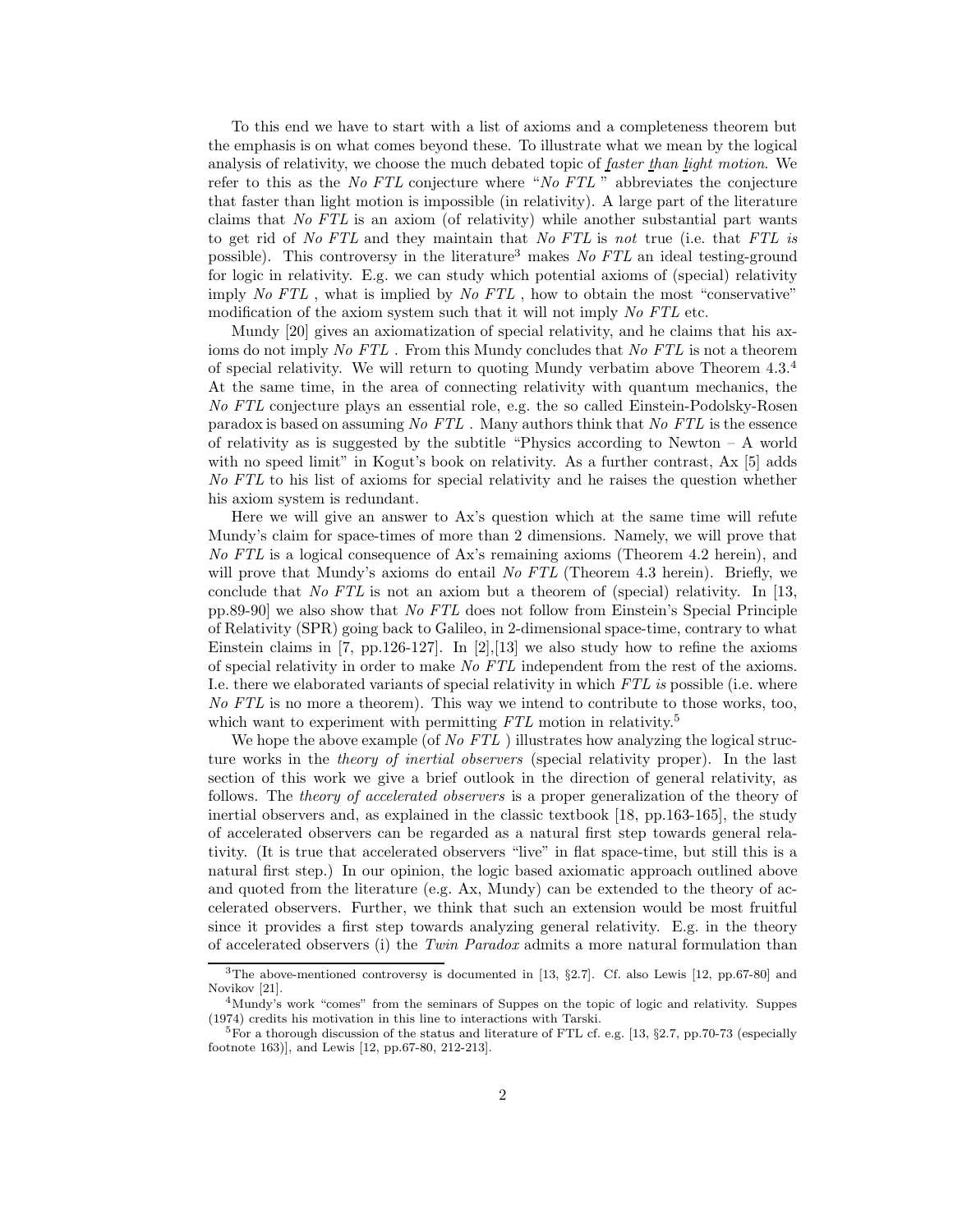in the theory of inertial observers, hence more refined analysis is possible and (ii) the effect of gravity on clocks can be modeled and studied. The last section will be more sketchy than the previous ones for two reasons: (1) While the literature of the axiomatic approach to inertial observers is extensive as we quote below, the same is not true for accelerated observers. Hence we lack a background in the literature from which we could "destill" the notion of e.g. a standard model of the theory (i.e. intended model). So in this direction more work is needed. (2) We intended to give only a hint indicating that the "analysis of logical structure" can be naturally extended from inertial observers to accelerated ones.

To place the present work in context: The interplay between logic and relativity has been extensively investigated in the literature. E.g. axiomatizations of special relativity have been studied e.g. in Robb 1914 [23], Reichenbach 1924 [22], Carathéodory 1924 [6], Suppes 1959-1972 [26],[27],[28], Szekeres 1968 [29], Ax 1978 [5], Friedman 1983 [8], Mundy 1986 [20], Goldblatt 1987 [11], Schutz 1997 [25]. (This is only a small sample.) Although most of these works use the framework of logic, only Ax [5] and Goldblatt [11] are purely in first-order logic. Ax thoroughly presents the intuitive, physical motivation for his approach, his choice of framework, his axioms etc. which are satisfactory even on the level of abstraction of philosophy of physics (and philosophy of science). The motivation for the present work coincides with the motivation given by Ax (and is very close to the one in Suppes [27]), therefore for further motivation, introduction, background etc. we refer the reader to  $Ax$  [5] as well as to the related paper Madarász-Tőke [15] submitted to the present workshop.<sup>6</sup>

László Kalmár was interested in broadening the scope of interactions between mathematical logic on one side and the sciences on the other. His pioneering activities in computer science and in artificial intelligence are examples for this interest. The subject matter of the present paper connecting logic with the philosophy of physics/space-time is a further example in which Kalmár expressed interest in personal communication with two of the present authors. The current trends connected to the present work are represented e.g. by the upcoming Conference on Philosophy of Space-time (Oxford, May 2004), or by e.g. Muis [19].

## 2 The vocabulary of the first-order language of our investigations

In this paper we will deal with kinematics of relativity only, i.e. we will deal with motion of bodies (or test-particles). The motivation for our choice of vocabulary (for special relativity) is summarized as follows. We will represent motion as changing spatial location in time. For this, we will have reference-frames for co-ordinatizing events and, for simplicity, we will represent reference-frames as special bodies which we will call observers. We visualize an observer-as-a-body as "sitting" in the origin of its reference frame, or equivalently, "living" on the time-axis of the reference frame. There will be another special kind of bodies which we will call *photons*, and we will distinguish *inertial* bodies from the non-inertial ones. We will use the word "accelerated" as a synonym for "non-inertial". For co-ordinatizing events we will use an arbitrary *ordered field* in place of the field of the real numbers. Thus the elements of this field will be the "quantities"

 $6$ More generally, the interplay between logic and relativity has remained the main "testing-ground" for logical positivism throughout its history, cf. e.g. Friedman [9]. Gödel, a part-time participant of the Vienna Circle, did some revolutionary work in relativity, too (besides logic), cf. his collected works (volumes II, III). Further substantial motivation is elaborated e.g. in [2], [28], [27].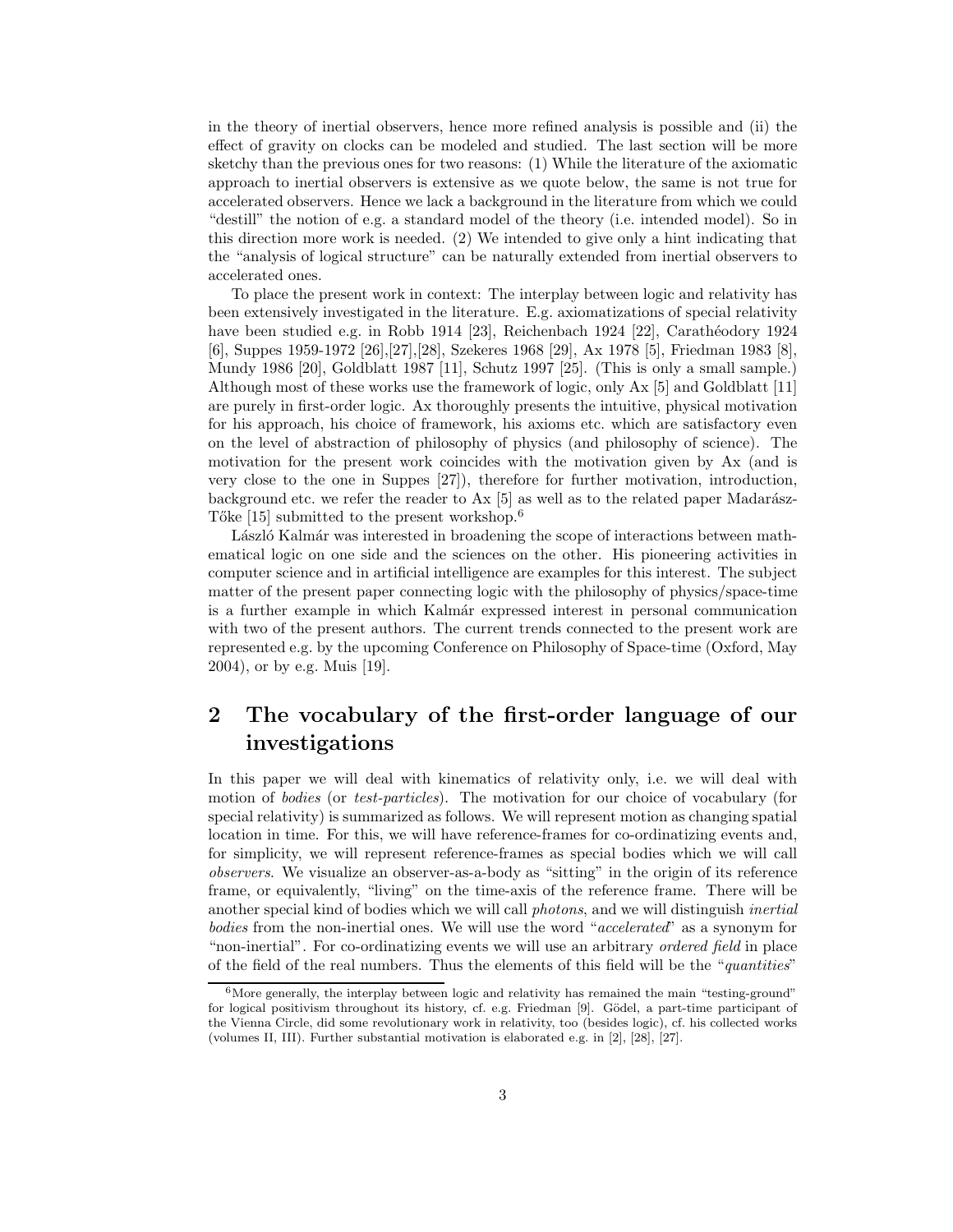which we will use for measuring time and space.

 $n$  will be a natural number, the number of space-time dimensions.

Motivated by the above, our first-order language contains the following symbols:

unary relation symbols B, Ob, Ph, Ib, F

(for bodies, observers, photons, inertial bodies, and quantities, i.e. elements of the field, respectively)

binary function symbols  $+, \cdot$ , constants 0, 1 and a binary relation symbol  $\lt$ (for the field-operations and ordering on F)

a  $2 + n$ -ary relation symbol W

(for co-ordinatizing events, i.e. for the world-view relation).

We will read " $B(x)$ " as "x is a body" etc., and we will read

"W(m, b,  $x_1, x_2, \ldots, x_n$ )" as "observer m sees (or observes) the body b at time  $x_1$  at location  $(x_2, \ldots, x_n)$ ". This "seeing" or "observing" has nothing to do with seeing via photons or observing via experiments, it simply means that  $b$  is present in the event which has co-ordinates  $(x_1, \ldots, x_n)$  in m's co-ordinatization.

We assume, tacitly, throughout this paper that  $Ob$ , Ph,  $lb \subseteq B$ . These statemens are all expressible by first-order formulas, e.g.  $\mathsf{Ob} \subseteq \mathsf{B}$  is expressed by  $\forall x[\mathsf{Ob}(x) \rightarrow \mathsf{B}(x)].$ 

## 3 A (complete) first-order axiom system for inertial observers

We will formulate each axiom on three levels. First we give a very intuitive formulation, then we give a precise formalization using notions that will be useful later, too (like life-line), and finally, for completeness, we give a concrete first-order formula without using the introduced notions.

First we introduce some notions (but one could omit these and read the first-order formalizations of the axioms right away).

We will use the vector-space structure of  ${}^n$ F. I.e. if  $p, q \in {}^n$ F and  $\lambda \in F$ , then  $p + q$ ,  $\lambda p \in {}^{n}F$ , and  $\overline{0} = (0, \ldots, 0)$  is the *origin*. When  $p \in {}^{n}F$  we assume that  $p =$  $(p_1, \ldots, p_n)$ . Let  $q, v \in {}^n\mathsf{F}, v \neq \overline{0}$ . The (straight) line going through q, with squared speed<sup>7</sup> (or slope)  $(v_2^2 + \cdots + v_n^2)/v_1^2$  and in the spatial direction  $(v_2, \ldots, v_n)$  is

 ${q + \lambda v : \lambda \in F}.$ 

The set of straight lines is then

Lines = { $\{q + \lambda v : \lambda \in \mathsf{F}\} : q, v \in {}^n\mathsf{F}, v \neq \overline{0}\}.$ 

The *life-line*, or *trace* of a body b in observer m's world-view, or as seen by m, is the set of co-ordinate points at which  $m$  sees  $b$ :

 $tr_m(b) = \{p \in {}^nF : W(m, b, p)\}.$ 

The *slope* of a vector  $p = (p_1, \ldots, p_n) \in {}^n\mathsf{F}$  is defined as  $\mathsf{slope}(p) = (p_2^2 + \cdots + p_n^2)/p_1^2$ if  $p_1 \neq 0$ , and slope(p) is infinite othewise. If  $\ell \in$  Lines, then

slope( $\ell$ ) = slope( $p - q$ ) for some (and then for all)  $p, q \in \ell, p \neq q$ .

We are ready now for formulating the axioms on all three levels.

<sup>7</sup>For technical reasons, we use the square of the speed instead of speed throughout.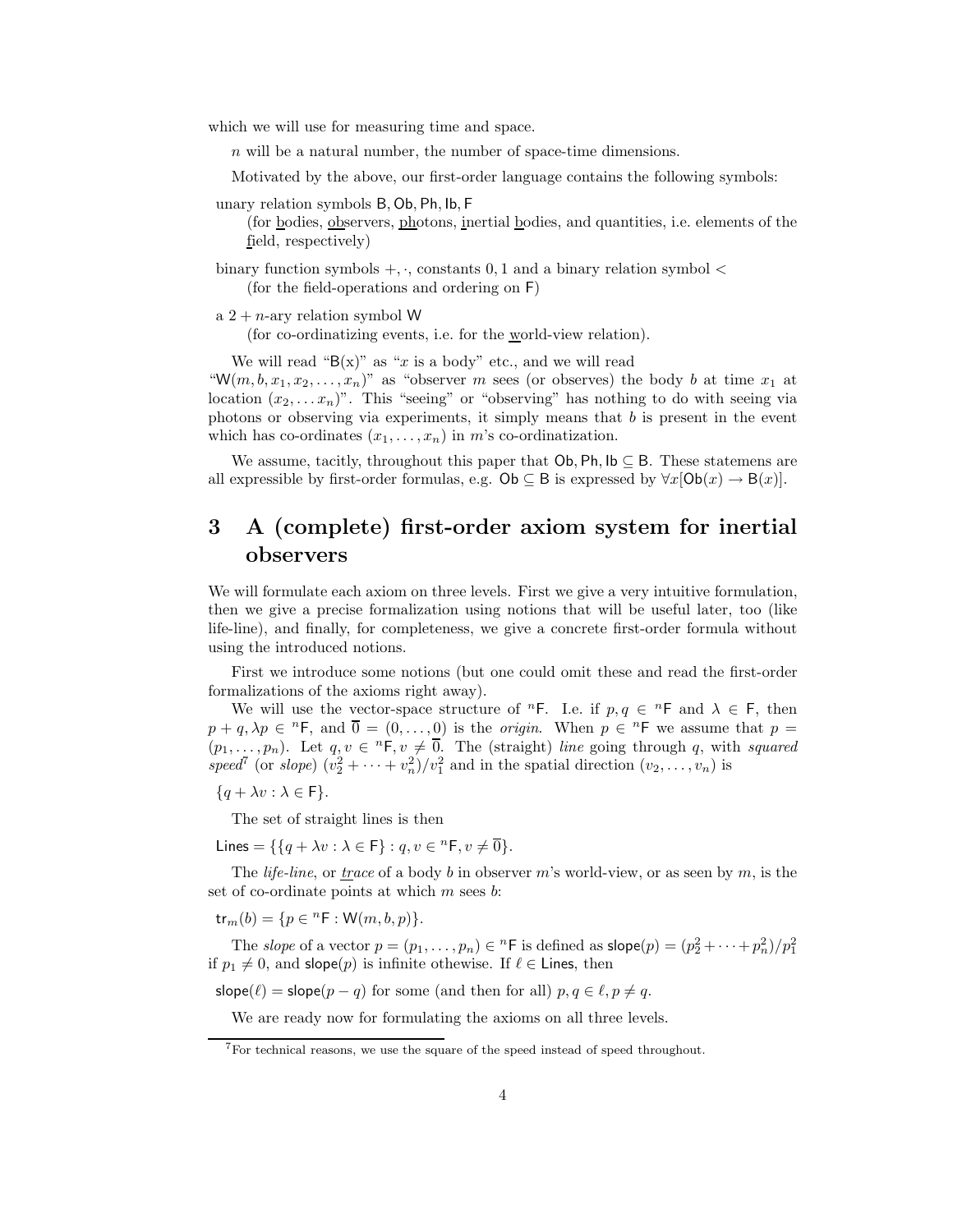Ax1 Photons are inertial bodies, i.e.

 $Ph \subseteq Ib$ . The first-order formula expressing this is

 $\forall x (\text{Ph}(x) \rightarrow \text{lb}(x)).$ 

- Ax2 Inertial observers "see" inertial bodies move at a steady speed along straight lines, i.e. the life-lines of inertial bodies are straight lines in an inertial observer's worldview,
- $tr_m(b) \in$  Lines if  $m, b \in$  Ib,  $m \in$  Ob. A first-order formula expressing this is
- $\mathsf{Ob}(m) \wedge \mathsf{lb}(m) \wedge \mathsf{lb}(b) \rightarrow (\exists q, v \in {}^n\mathsf{F})(v \neq \overline{0} \wedge$  $(\forall p \in {}^n\mathsf{F})[\mathsf{W}(m, b, p) \leftrightarrow (\exists \lambda \in \mathsf{F})p = q + \lambda v])$ .
- Ax3 Each inertial observer sees himself standing still at the origin, i.e. the life-line of m in m's world-view is the time-axis  $\overline{t} = \{(t, 0, \ldots, 0) : t \in F\},\$

 $tr_m(m) = \overline{t}$ , if  $m \in \text{Ob} \cap \text{lb}$ . A first-order formula expressing this is

 $Ob(m) \wedge lb(m) \wedge p \in {}^{n}F \rightarrow [W(m, m, p) \leftrightarrow p_2 = \cdots = p_n = 0].$ 

- Ax4 It is possible to move with any given speed less than 1, and it is possible to send out a photon with speed 1, at each point and in each direction, i.e. for all straight lines  $\ell \in$  Lines and  $m \in$  Ob  $\cap$  Ib
- slope( $\ell$ ) < 1  $\Rightarrow$  ( $\exists k \in \text{Ob} \cap \text{lb}$ ) $\ell = \text{tr}_m(k)$  and  $slope(\ell) = 1 \Rightarrow (\exists ph \in Ph)\ell = \text{tr}_{m}(ph)$ . A first-order formula expressing this without abbreviations is
- $(\forall q, v \in {}^{n} \mathsf{F})(\forall m)[\mathsf{Ob}(m) \wedge \mathsf{lb}(m) \Rightarrow$  $(v_0 \neq 0 \wedge v_2^2 + \cdots + v_n^2 < v_1^2 \Rightarrow$  $(\exists k)(\mathsf{Ob}(k) \land \mathsf{lb}(k) \land (\forall p \in {}^{n}\mathsf{F})[\mathsf{W}(m,k,p) \leftrightarrow (\exists \lambda \in \mathsf{F})p = q + \lambda v]) \land$  $(v \neq \overline{0} \land v_2^2 + \cdots + v_n^2 = v_1^2 \Rightarrow$  $(\exists ph)(Ph(ph) \wedge (\forall p \in {}^{n}F)[W(m,k,p) \leftrightarrow (\exists \lambda \in F)p = q + \lambda v])$ ].

Ax5 All inertial observers see the same events,

Events<sub>m</sub> = Events<sub>k</sub> for  $m, k \in \text{Ob} \cap \text{lb}$ , where  $ev(m, p) = \{b : W(m, b, p)\},\$  the *event* seen by m at p, and Events<sub>m</sub> = { $ev(m, p) : p \in {}^{n}F$ }, the set of events seen by *m*. By a first-order formula without abbreviations this is

$$
\begin{array}{c}\mathsf{Ob}(m) \wedge \mathsf{lb}(m) \wedge \mathsf{Ob}(k) \wedge \mathsf{lb}(k) \rightarrow (\forall p \in {}^n\mathsf{F})(\exists q \in {}^n\mathsf{F})\\ (\forall b)[\mathsf{W}(m, b, p) \leftrightarrow \mathsf{W}(k, b, q)].\end{array}
$$

AxE All photons move with speed 1 in an inertial observer's world-view,

slope(tr<sub>m</sub>(ph)) = 1 when  $m \in \text{Ob} \cap \text{lb}$  and ph  $\in \text{Ph}$ . The first-order formula is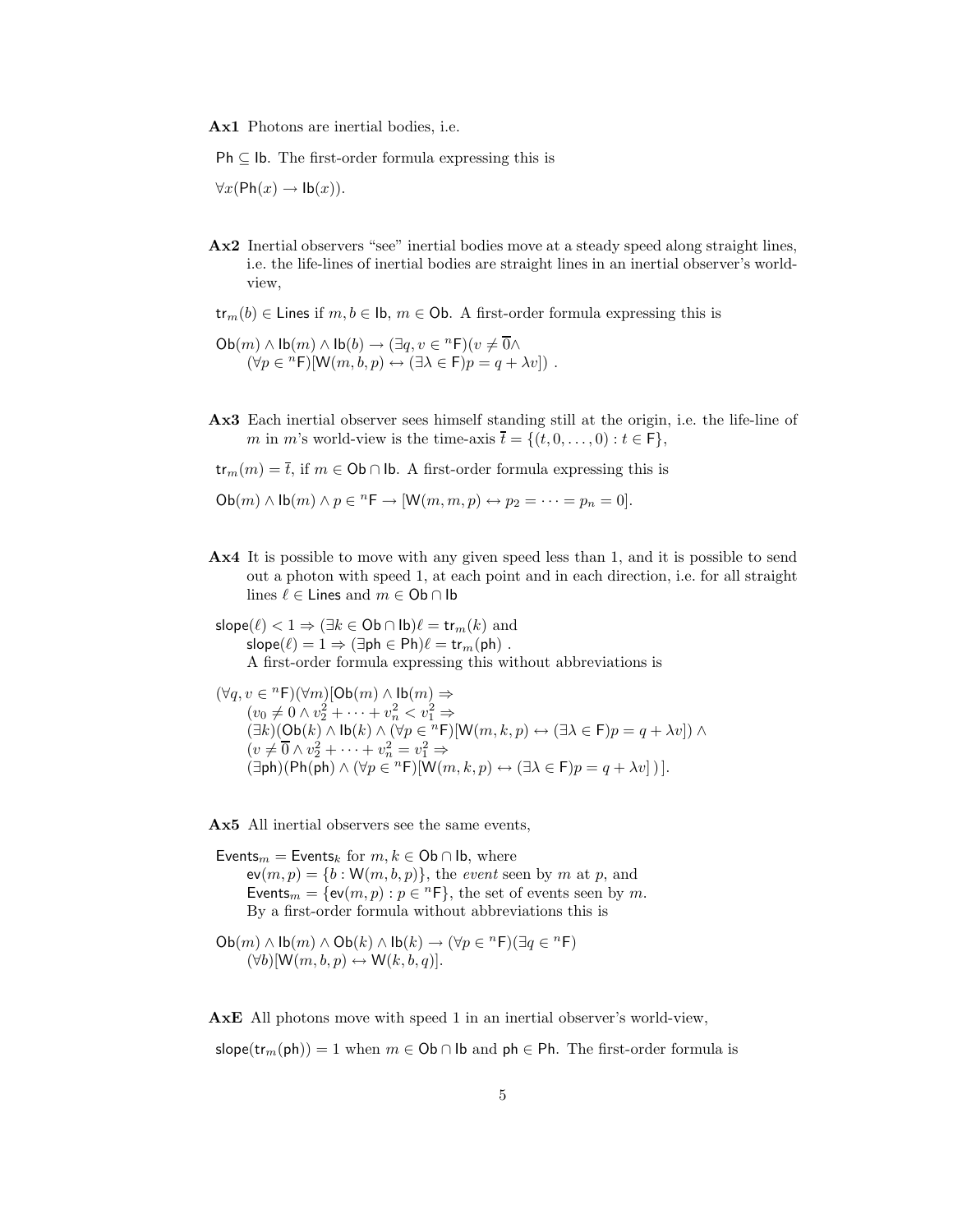$\mathsf{Ob}(m) \land \mathsf{lb}(m) \land \mathsf{Ph}(\mathsf{ph}) \land \mathsf{W}(m,\mathsf{ph},p) \land \mathsf{W}(m,\mathsf{ph},q) \to$  $(p_1 - q_1)^2 = (p_2 - q_2)^2 + \cdots + (p_n - q_n)^2.$ 

The *world-view transformation*  $f_{mk}$  between two observers  $m, k$  is defined as

$$
f_{mk} = \{(p,q) : \mathsf{ev}(m,p) = \mathsf{ev}(k,q) \neq \emptyset\}.
$$

From our previous axioms it follows that  $f_{mk}$  is a transformation of  ${}^n$ F (and not only an arbitrary binary relation) if m, k are inertial observers. Therefore we will use  $f_{mk}$  as a function. Then  $f_{mk}(p)$  is the place where k sees the same event that m sees at p, i.e.

$$
\mathsf{ev}(m,p) = \mathsf{ev}(k,\mathsf{f}_{mk}(p)) .
$$

Let  $p, q \in {}^{n}F$ . Then  $p_1 - q_1$  is the time passed between the events  $ev(m, p)$  and  $ev(m, q)$ as seen by m and  $f_{mk}(p)$ <sub>1</sub> –  $f_{mk}(q)$ <sub>1</sub> is the time passed between the same two events as seen by k. Hence  $(f_{mk}(p) - f_{mk}(q))/(p_1 - q_1)$  is the rate with which k's clock is slowed down as seen by m.

- Ax(sym) All inertial observers see each other's clocks show the wrong time to the same extent,
- $f_{mk}(p)_{1} f_{mk}(q)_{1} = f_{km}(p)_{1} f_{km}(q)_{1}$ , when  $m, k \in \mathsf{Ob} \cap \mathsf{lb}$  and  $p, q \in \overline{t}$ . The first-order formula is
- $(\forall b)[\mathsf{W}(m, b, p) \leftrightarrow \mathsf{W}(k, b, p')] \wedge (\forall b)[\mathsf{W}(m, b, q) \leftrightarrow \mathsf{W}(k, b, q')] \wedge$  $(\forall b)[\mathsf{W}(m, b, p'') \leftrightarrow \mathsf{W}(k, b, p)] \wedge (\forall b)[\mathsf{W}(m, b, q'') \leftrightarrow \mathsf{W}(k, b, q')] ) \rightarrow$  $p'_1 - q'_1 = p''_1 - q''_1$ .

**Ax(field)** The usual first-order axioms saying that  $(F, +, \cdot, 0, 1, \lt)$  is an ordered field.

 $\text{Specrel} = \{Ax1, Ax2, Ax3, Ax4, Ax5, AxE, Ax(sym), Ax(field)\}\$ .

Specrel is a first-order axiomatization of special relativity theory. It is complete in the sense that the models of Specrel are basically the standard models for special relativity, except that the ordered field  $(F, +, \cdot, 0, 1, <)$  is not necessarily the ordered field of the real numbers. This completeness statement is carefully formulated and proved in [2, Thm.3.8.14, p.301] and [1, Thm.4, p.15]. As we said in the introduction, there are several axiomatizations of the kinematics of special relativity (usually under the name "space-time") in the literature, e.g. Carathéodory  $[6]$ , Szekeres [29], Schutz [25], Ax  $[5]$ , Goldblatt [11]. Of these, Ax [5] is very close in spirit to ours. The first truly first-order logic axiomatizations of the kinematics of special relativity (or of space-time) are the ones in Ax [5], Goldblatt  $[11]$  and in works of the present team, e.g.  $[2]$ ,  $[1]$ ,  $[13]$ , present work. Actually, the structures axiomatized by Ax and Goldblatt do not contain the (relativistic) information carried by the so-called Minkowski-metric<sup>8</sup> while those of the present team do. Hence in some sense the presently reported work seems to provide the first full, complete first-order axiomatization of the kinematics of special relativity or of the space-time of special relativity (together with its special metric).<sup>9</sup>

<sup>&</sup>lt;sup>8</sup>The square of the Minkowski-distance of  $p, q \in {}^{n}F$  is  $(p_1 - q_1)^2 - \sum_{i>1} (p_i - q_i)^2$ .

<sup>&</sup>lt;sup>9</sup>We note that the relativistic metric will play an important role in the theory of accelerated observers, cf. e.g. [2] or [13, §4.7].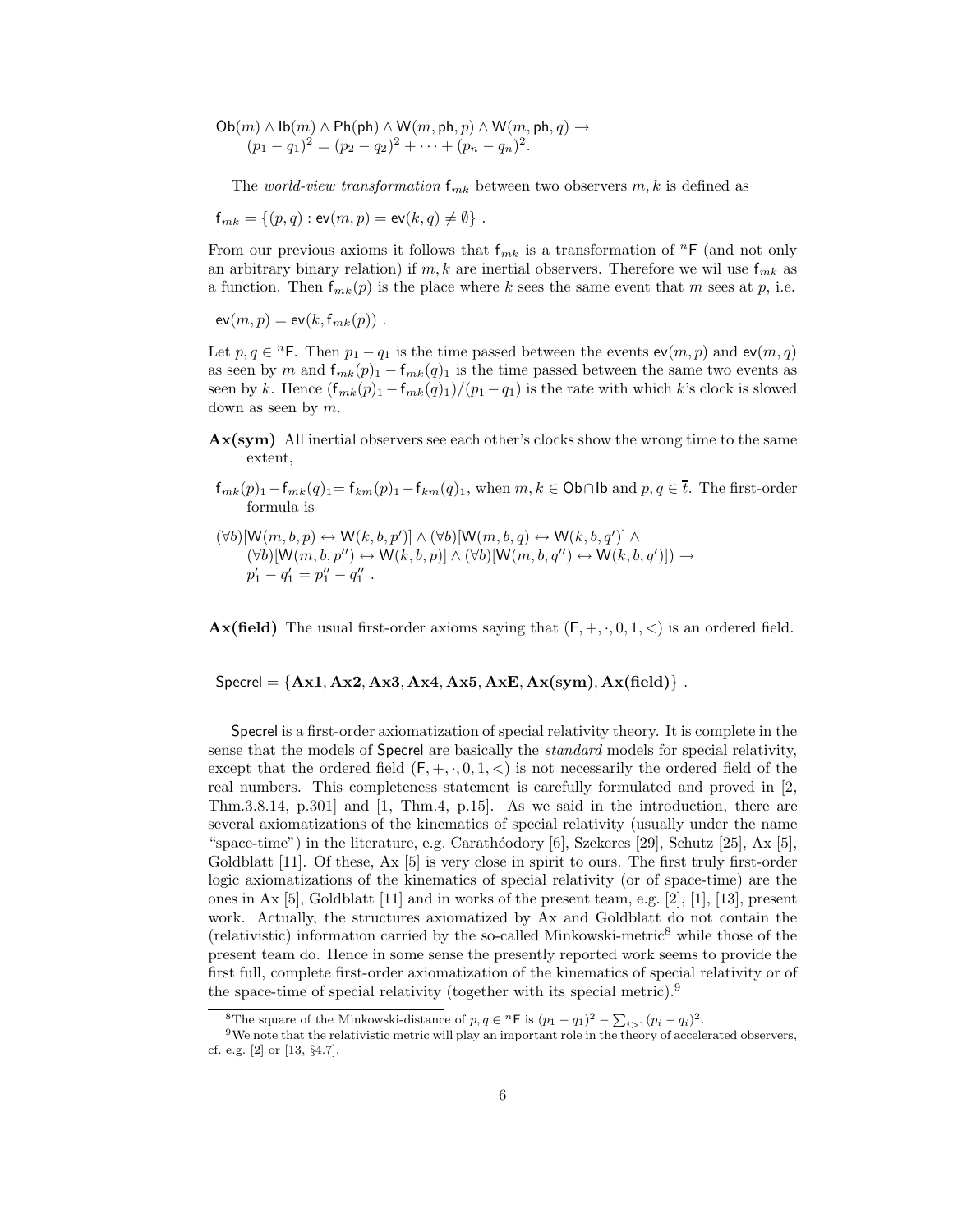## 4 A piece of conceptual analysis: faster than light motion

Our main aim is more ambitious than providing a complete axiomatization for the kinematics of special relativity. Our complete axiomatization is only a byproduct. Our aim is to provide an analysis of the logical structure of special relativity (or in other words, giving a conceptual analysis in a precise, mathematical logical framework). Below we illustrate what we mean by this analysis on the example of faster than light movement in relativity.

"No FTL" abbreviates the formula saying that no observer m can move faster than light relative to any other observer  $k$ , formally it abbreviates

slope(tr<sub>m</sub> $(k)$ ) < 1 when  $m, k \in \mathsf{Ob} \cap \mathsf{lb}$ .

The issue whether faster than light (FTL) observers can, in principle, exist is being seriously debated even today, cf. what we said in the introduction or e.g. [10], Matolcsi-Rodrigues [17]. In this connection we proved in [2, Thm.3.4.1, p.203.] the following. Let Specrel<sup>-</sup> = Specrel \ { $A x (sym)$  }.

Theorem 4.1. Specrel<sup>-</sup>  $\models$  *No FTL* , if  $n > 2$ .

The above theorem implies that if we do not want to have No FTL as a theorem in special relativity, then we have to give up or weaken at least one of the axioms in Specrel<sup>−</sup>. However, even those authors who debate the status of "No FTL " accept all axioms of Specrel<sup>−</sup>. Theorem 4.1 above can be considerably improved. Namely, if we derive "No FTL" from a weaker subsystem  $S_0$  of Specrel<sup>-</sup>, we get a stronger, more interesting theorem. In particular, we get information about what other usually accepted axioms we also have to give up if we want to permit "FTL" travel in special relativity. Indeed, Specrel<sup>-</sup> can be replaced by a much weaker subsystem  $S_0$  in Thm.4.1 above, as was proved in Madarász-Tőke [15, Thm.4],[16], [13, Thm.3.2.13, p.118.], [2, Thm.4.3.24, p.497]. It was also studied in [2] how to weaken Specrel<sup>−</sup> so that "No FTL " be no more implied by it (i.e.  $FTL$  be permitted by it), cf. also Madarász-Németi [14] and [2, section 3.4.2, Thm.3.4.22, Thm.4.3.25.].

Now we turn to applying Thm.4.1 to answering questions in Ax [5], Mundy [20] as was promised in the introduction. Ax [5] contains a finite first-order axiomatization  $\Sigma$  of special relativity. In this axiom system, one of the axioms, namely  $A \times C4$  states explicitly that all observers move slower than light.

**Theorem 4.2.** In the axiom-system  $\Sigma$  in Ax [5], the axiom  $\mathbf{Ax}C4$  stating that all observers move slower than light is superfluous, i.e.

 $\Sigma \setminus {\bf{AxC4}} = {\bf{AxC4}}.$ 

**Proof-outline:** Let  $U = (U, P, S, T, R)$  be a model of  $\Sigma \setminus {\bf{AxC4}}$ . Here, P denotes the set of "particles" and  $S$  denotes the set of "light-signals". These correspond, roughly, to our Ob and Ph. Using Tarski's first-order axiomatization of Euclidean geometry, on pp. 531-532 Ax constructs a Euclidean ordered field F and to any  $a \in P$  a bijection  $\sigma_a$ : <sup>4</sup>F  $\longrightarrow$  Events, where Events corresponds roughly to our set of events. In this construction, Ax uses  $A \times C4$  three times. With some ingenuity, one can replace the first and last uses of  $A \times C4$  by the use of the axioms **T1** and  $A \times C1$  of  $\Sigma$  respectively. The second use of AxC4 is not needed for the construction itself, only to ensure a specific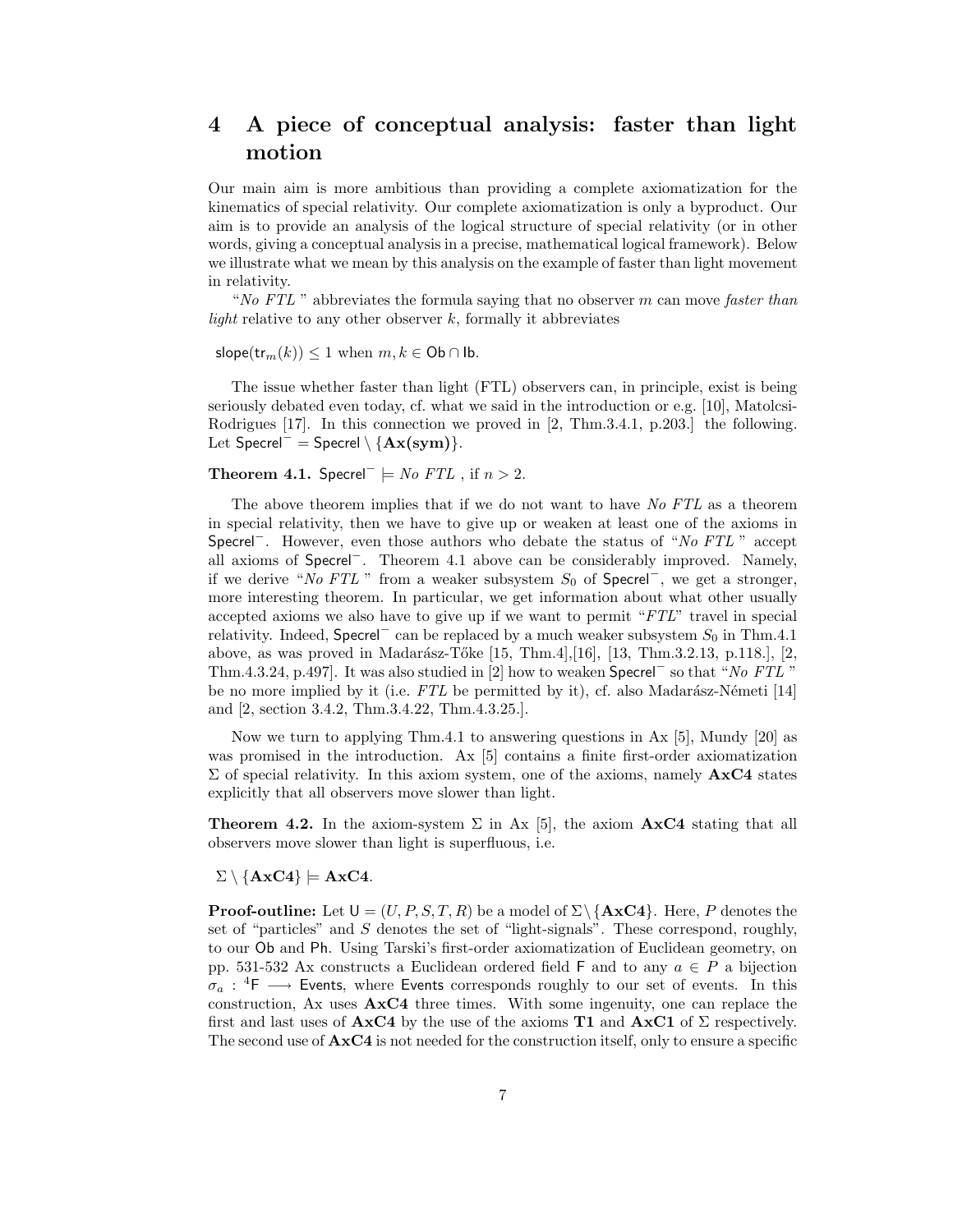property. Now, using the above  $\sigma_a$ , one can construct a model  $M = (F, B, Ob, \ldots, W)$  of our language and check that M  $\models$  Specrel<sup>-</sup>. By Theorem4.1 then M  $\models$  No FTL. Using the definition of M, this means that  $U \models A \times C4$ .  $\Box$ 

On the other hand, the axiomatization in Mundy [20] does not contain an axiom explicitly stating "No FTL ". But then, Mundy claims that there are models of his axioms in which there exist FTL observers. On p.43 he writes: "Therefore the only line-type information left open by the theories  $\mathcal T$  and  $\mathcal T'$  is which if any of the lines on or outside of the light cone are of type T, i.e. are possible paths of inertial motion. In physical terms this amounts to asking whether inertial motion can proceed at a speed equal to or greater than that of light<sup>10</sup>. My contention is that nothing in either the classical or the special relativistic space-time theories provides any answer to this question. The evidence for this is that the theories  $\mathcal T$  and  $\mathcal T'$  seem to formalise adequately the physical content of those space-time theories, and yet do not fix an answer to this question." (He then goes on and gives more explanation.)

**Theorem 4.3.** Let T be the axiom system in Mundy [20]. In any model of T all the lines in T (i.e. the so-called time-like lines) are within the light-cones. When  $c \neq 0$ , they are strictly within the light-cones. Hence  $\mathcal{T} \models ``No$  FTL".

Proof-outline: The proof-idea is very similar to the previous one. Let M be a model of T. (Assume that  $c \neq 0$ . Mundy does not seem to be aware of the fact that T allows  $c = 0$ . But if  $c = 0$  in a model of T, then the time-like and light-like lines coincide, hence we are done.) In Section 5, on pp. 40-42, Mundy constructs co-ordinate systems for each time-like line in  $T$ , based on which one can construct a model M' of our language. One can check then that  $M' \models$  Specrel<sup>-</sup>, and so  $M' \models No$  FTL by our Theorem 4.1. This means that there are no time-like lines outside the light-cones. That there are no time-like lines on the light-cone follows from [1, Prop.1].  $\Box$ 

#### 5 Axioms for accelerated observers

In Specrel we restricted attention to inertial observers. It is a natural idea to generalize the theory to including accelerated ovservers, too. We will refer to such a generalized theory as theory of accelerated observers. As explained in the classic textbook [18, pp.163-165], the study of accelerated observers can be regarded as a natural first step (from special relativity) towards general relativity.

While first-order logic axiomatizations for the theory of inertial observers can be found in the literature (Ax, Goldblatt), for accelerated observers it is in the works of the present team where the first-order logic axiomatizations and analysis seem to appear first (as far as we know), cf.  $[2,$  chapter 8,  $[4],$   $[3]$ .

A general overview for a first-order logic approach to accelerated observers was outlined in [2, chapter 8], where not only axiomatization but some conceptual analysis was also provided, e.g. "gravity slows down time". Here we concentrate on spelling out the axioms because our experience e.g. with [2] suggests that this is an important aspect of the theory. E.g. at first sight one might guess that the formalism of mathematical analysis will dominate the axioms, but it turns out that they can be presented in a geometry oriented intuitive style. From [2] one can conclude that the key axiom for

<sup>10</sup>Italics by the present authors.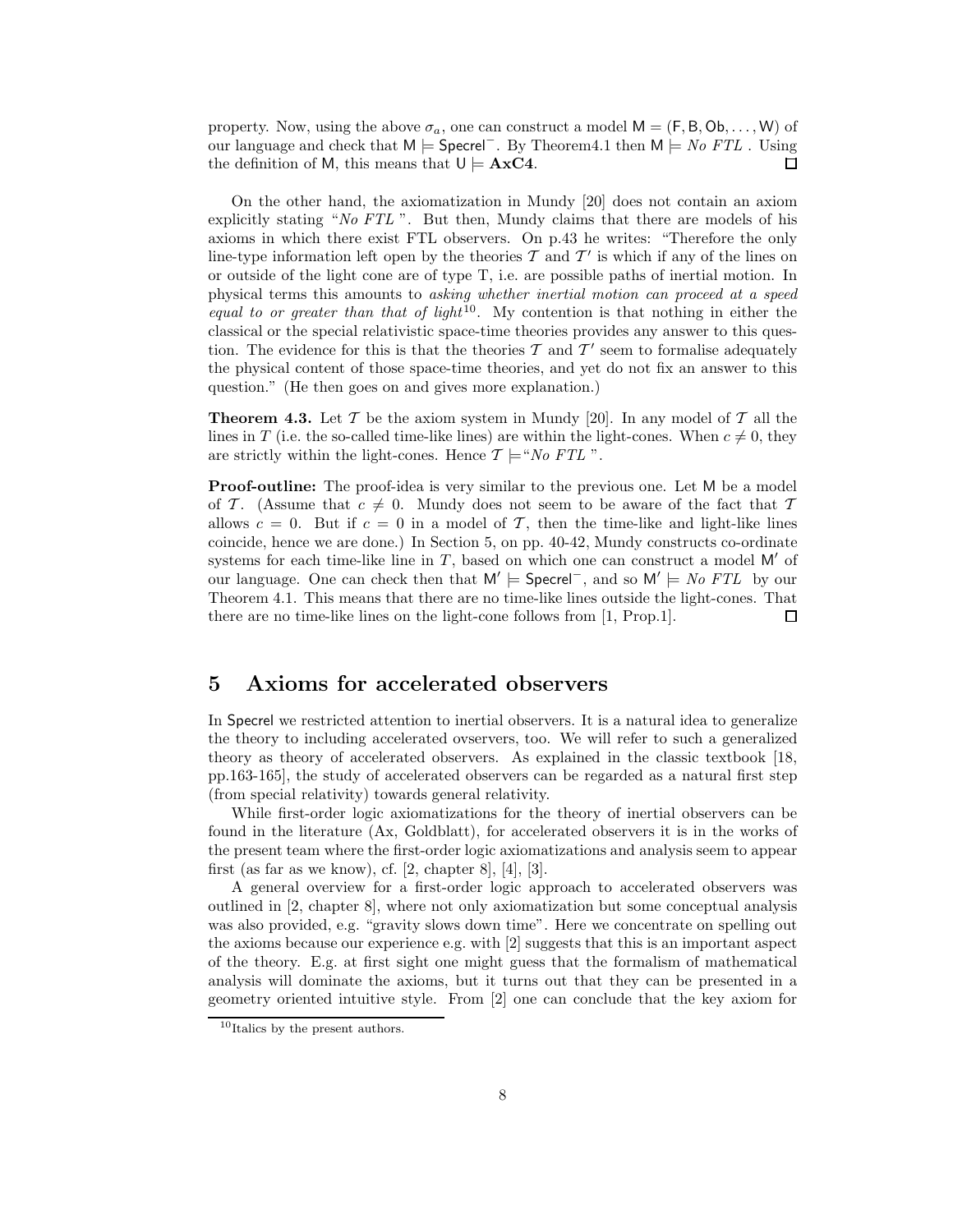accelerated observers is what we denote by Axg below. Hence below we concentrate on giving this axiom a geometric and intuitively convincing form.

The most important axiom for accelerated observers will state that at each moment of his life-time, the accelerated observer "sees" the world near him and for a short time like an inertial observer does, co-moving with him. We now begin to formalize this.

We will use the following **convention**: If we write  $Tp$  where  $T$  is an arbitrary relation, we will mean that there is a unique element b which is in relation with  $p$ according to T (i.e.  $(p, b) \in T$ ) and Tp denotes this unique element b. We will need this convention because for accelerated observers, in general,  $f_{mk}$  is not everywhere defined even when it is a function.

We recall the notion of (total) differential from e.g. Rudin [24, items 9.10-9.15], but we do so in a generalized situation when we replace the ordered field of reals with an arbitrary ordered field  $F$  and we talk of the differential of an arbitrary relation  $T$ , not only of a function T. The usual (Euclidean) length of  $p \in {}^{n}F$  is  $|p| = \sqrt{p_1^2 + \ldots p_n^2}$ , and for  $\varepsilon \in \mathsf{F}$ , the sphere with center p and radius  $\varepsilon$  is  $S(p,\varepsilon) = \{q \in \mathbb{R} : |q-p| \leq \varepsilon\}$ .  $\mathsf{F}^+$ denotes the set of strictly positive members of F. From now on we always assume that the ordered field F is Euclidean, i.e.  $\forall x > 0 \exists y | x = y \cdot y$  is valid in F.

**Definition 5.1.** (differential of a relation) Let n, m be natural numbers,  $T \subseteq {}^nF \times {}^mF$ a relation and  $q \in {}^{n}F$ . A linear function  $H : {}^{n}F \to {}^{m}F$  is called the *differential of* T in  $q$  iff

$$
\forall \varepsilon \in \mathsf{F}^+ \quad \exists \delta \in \mathsf{F}^+ \quad \forall p \in S(q, \delta) \quad |Tp - Tq - H(p - q)| \le \varepsilon |p - q|.
$$

If there is such a linear function H, then it is unique, and we denote it by  $(dT)_{q}$ .

**Definition 5.2.** (local-injection at a point) A relation  $T \subseteq {}^nF \times {}^mF$  is called a local*injection at*  $q \in {}^{n}F$  iff there is  $\delta \in F^{+}$  such that T is an injective function on  $S(q, \delta)$ , i.e. if  $\forall p, r \in S(q, \delta) \exists! b((p, b) \in T) \land (r \neq p \Rightarrow Tp \neq Tr)$ . Here  $\exists!$  denotes that "there exists a unique".

**Definition 5.3.**  $(m \sim_q k)$  Let  $q \in {}^nF$  and  $m, k$  be observers. We say that m and k see the event at q the same way, in symbol  $m \sim_q k$ , iff  $f_{mk}$  is a local transformation at q and

$$
(d\mathbf{f}_{mk})_q = \mathbf{Id} \quad \wedge \quad \mathbf{f}_{mk}(q) = q.
$$

Then  $\sim_q$  is a binary relation on Ob for every  $q \in \mathbb{R}^n$ . In the above, Id is the identity function, which is linear.

If we write out the above definition without using the defined terms, we get the following.

**Claim 5.4.**  $m \sim_q k$  iff  $f_{mk}$  is an injective function on  $S(q, \delta)$  for some  $\delta \in F^+$  and

$$
\forall \varepsilon \in \mathsf{F}^+ \quad \exists \delta \in \mathsf{F}^+ \quad \forall p \in S(q, \delta) \quad |p - \mathsf{f}_{mk}(p)| \le \varepsilon |p - q|.
$$

**Remark 1.** We could have defined the binary relation  $\sim_q$  without requiring that the world-view transformation  $f_{mk}$  be an injective function in a neighbourhood of q. I.e., we could have defined  $m \sim_q k$  as

$$
\forall \varepsilon \in \mathsf{F}^+ \quad \exists \delta \in \mathsf{F}^+ \quad \forall p \in S(q, \delta) \quad \forall r [(p, r) \in \mathsf{f}_{mk} \Rightarrow |p - r| \le \varepsilon |p - q|].
$$

We did not do so because the above definition allows that  $m$  sees every event at most once in all neighbourhoods of  $q$  while, say,  $k$  sees every event that it sees at least twice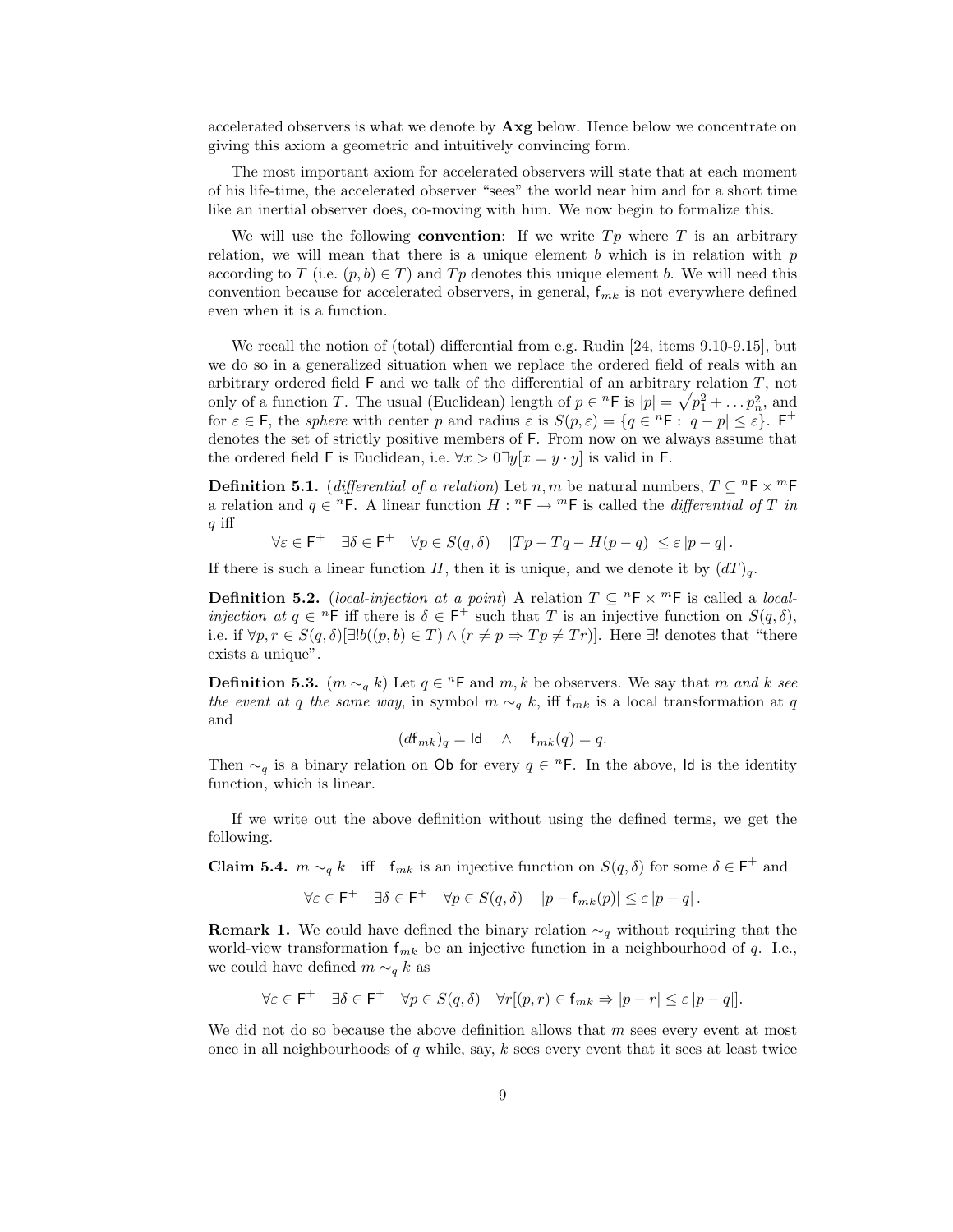in all neighbourhoods of q. This does not match our intuition when  $m$  and  $k$  see the world the same way at  $q$ .

 $\sim_q$  is an equivalence relation, for all  $q \in {}^n\mathsf{F}$ . We note that  $k \sim_q m$  implies that  $ev(m, q) = ev(k, q)$  (since  $k \sim_q m$  implies  $f_{mk}(q) = q$ ).

Definition 5.5. (co-moving observers) If  $m \sim_q k$  and  $m, k \in \text{ev}(m, q) = \text{ev}(k, q)$ , we say that m and k are co-moving at q, and comove $(m, k, q)$  will denote this.

The following lemma gives the intuition behind the above definition. We will need the notion of life-curve of an observer. The difference between life-line and life-curve is that the life-line is a subset of  ${}^n$ F, while the life-curve is a function mapping F into  ${}^n$ F, as curves do: the life-curve of an observer k is the life-line of k parametrized by the proper time of k.

Definition 5.6. (life-curve) We define the life-curve  $\text{Tr}_m(k)$  of the observer k as seen by m to be  $i \circ f_{km}$  where  $i : F \to {}^{n}F$  is the function for which  $i(t) = (t, 0, \ldots, 0)$  for every  $t \in F$ . This notion covers our intuition when  $tr_k(k) = \overline{t} \cap Dom(f_{km})$  and  $f_{km}$  is a partial function on  $\bar{t} \cap \text{Dom}(f_{km})$ . Then  $\text{Tr}_m(k)$  is the life-line  $\text{tr}_m(k)$  parametrized by the "proper time" of  $k$ .

Lemma 5.7. Assume that m and k are co-moving observers at  $q \in {}^{n}$ F and  $tr_m(m) =$  $\overline{t}$  ∩ Dom( $f_{mm}$ ). Then the life-curve  $\gamma = Tr_m(k)$  of k is a local injection at q, it is differentiable at  $t = q_1$  (in the ordinary sense) and  $\gamma'(t) = (1, 0, \ldots, 0)$ . I.e.  $Tr_m(m)$  and  $\text{Tr}_m(k)$  are curves in a neighbourhood of t, they have the same tangent, and the inner clocks of  $m$  and  $k$  tick with the same rate at  $t$ .

We are ready now for stating our main axiom for accelerated observers.

**Axg** At any point of the life-line of an observer  $k$  there is a co-moving inertial observer, i.e.

$$
(\forall k \in \mathsf{Ob})(\forall q \in \mathsf{tr}_k(k))(\exists m \in \mathsf{Ob} \cap \mathsf{lb}) \mathsf{conve}(k, m, q) .
$$

Claim 5.8. Assume Specrel. The co-moving inertial observer is unique in the following sense. Assume that m and k are co-moving inertial observers at a point  $q$ . Then the life-curves of m and k co-incide (i.e. m and k are always at the same place [at the origin] and their clocks tick the same way), and moreover their coordinatizations of the world differ only in an isometry of  ${}^n$ F.

Lemma 5.9. Assume Specrel + Axg. Assume that  $h, k$  are co-moving observers at q. Then, for any inertial observer m, the life-curves  $\gamma = Tr_m(h)$  and  $\eta = Tr_m(k)$  of h and k respectively are "touching" curves at  $t = q_1$  with the same derivative  $\gamma'(t) = \eta'(t) = v$ where the Minkowski-length of v is 1, i.e.  $|v_1^2 - v_2^2 - \cdots - v_n^2| = 1$ .

We note that v above is basically the so-called four-velocity (of e.g.  $k$ ). By the above lemma, the co-moving inertial observer is in intimate connection with the four-velocity. (The four-velocity of an observer k at point q is defined as the space-time displacement per unit of proper time along a straight-line approximation of the life-curve, see [18, pp.49,50].)

 $Spectral + Axg$  is at the heart of the theory of accelerated observers, in some sense, cf. e.g. [2, chapter 8] together with [18, chapter 6]. Some interesting statements of relativity can be derived already from  $Specrel + A xg$ . Let  $A x3^+$  be the extension of  $A x3$  to all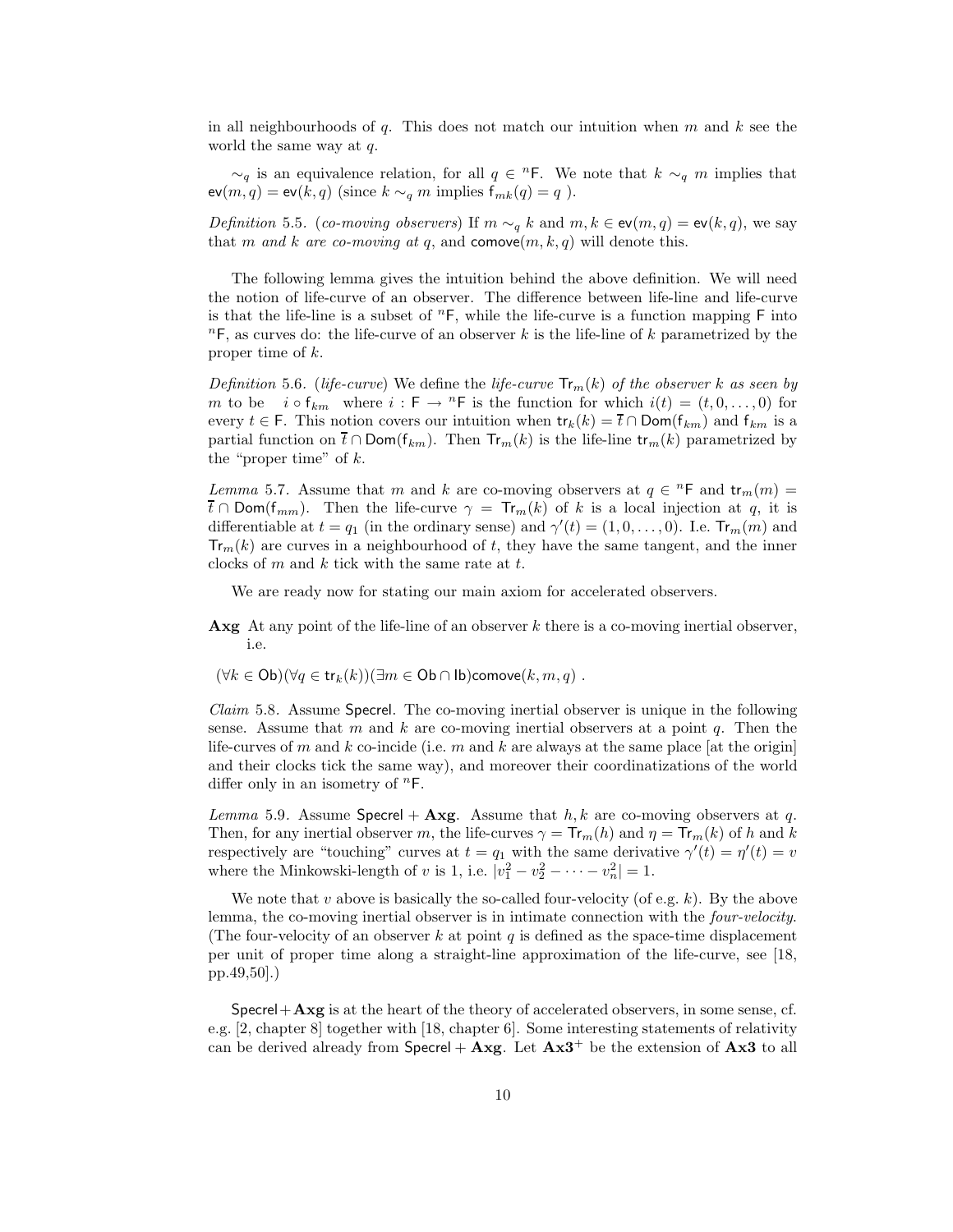observers, i.e.  $\mathbf{Ax3}^+$  says that  $\mathsf{tr}_k(k) \subseteq \overline{t}$  for all observers k. Now, the Twin Paradox can be naturally formulated and proved in  $Specel + Ax3^+ + Axg$ , if we assume that our field F is the real line. Generalizing the last condition is up to future work. (Note that the Twin Paradox does involve accelerated observers.) Similar observation applies to the effect of gravity on clocks (also known as the Tower Paradox). For the time being, more concrete formulations, details etc. are available in [2] using some axioms extra to our present  $Specrel + Ax3^+ + Axg$ . We conjecture that the axioms extra to Specrel +  $\mathbf{A} \times \mathbf{3}^+$  +  $\mathbf{A} \times \mathbf{g}$  can be either eliminated or significantly simplified. (Concerning the above effect of gravity on clocks, we note that this effect is at the heart of the "science-fiction"-like behaviour of certain black holes.)

Acknowledgements. We would like to thank János Makowsky and Ildikó Sain for helpful comments on an earlier version. Thanks go to Victor Pambuccian for helpful suggestions and pointers to the literature.

### References

- [1] H. Andréka, J. X. Madarász, and I. Németi. Logical analysis of special relativity. In J. Gerbrandy, M. Marx, M. de Rijke, and Y. Venema, editors, JFAK. Essays Dedicated to Johan van Benthem on the Occasion of his 50th Birthday, http://www.wins.uva.nl/~j50/cdrom, 1999. Vossiuspers, Amsterdam University Press. CD-ROM, ISBN: 90 5629 104 1, 23pp.
- [2] H. Andréka, J. X. Madarász, and I. Németi. On the logical structure of relativity theories. Research report, Alfréd Rényi Institute of Mathematics, Hungar. Acad. Sci., Budapest, July 5, 2002. With contributions from A. Andai, G. Sági, I. Sain and Cs. Tőke. http://www.math-inst.hu/pub/algebraic-logic/Contents.html. 1312 pp.
- [3] H. Andréka, J. X. Madarász, and G. Székely. Seminar notes, 2003. Alfréd Rényi Institute of Mathematics, Budapest.
- [4] H. Andréka and I. Németi. Course notes, 2000. ELTE University Budapest.
- [5] J. Ax. The elementary foundations of spacetime. Found. Phys., 8(7–8):507–546, 1978.
- [6] C. Carathéodory. Zur axiomatik der speziellen relativitätstheorie. Sitzungsber. phys. math., 14. Febr.:12–27, 1924.
- [7] A. Einstein. On the special and the general theories of relativity. Verlag von F. Vieweg & Son, Braunschweig, 1921. In German.
- [8] M. Friedman. Foundations of Space-Time Theories. Relativistic Physics and Philosophy of Science. Princeton University Press, 1983.
- [9] M. Friedman. Reconsidering logical positivism. Cambridge University Press, 1999.
- [10] Ph. Gibbs. Is faster than light travel or communication possible?, 1997. Internet, www.math.ucr.edu/home/baez/physics/Relativity/SpeedOfLight/FTL.html.
- [11] R. Goldblatt. Orthogonality and Spacetime Geometry. Springer-Verlag, 1987.
- [12] D. Lewis. The paradoxes of time travel. In David Lewis Philosophical Papers Volume II, pages 67–80. Oxford University Press, New York, Oxford, 1986.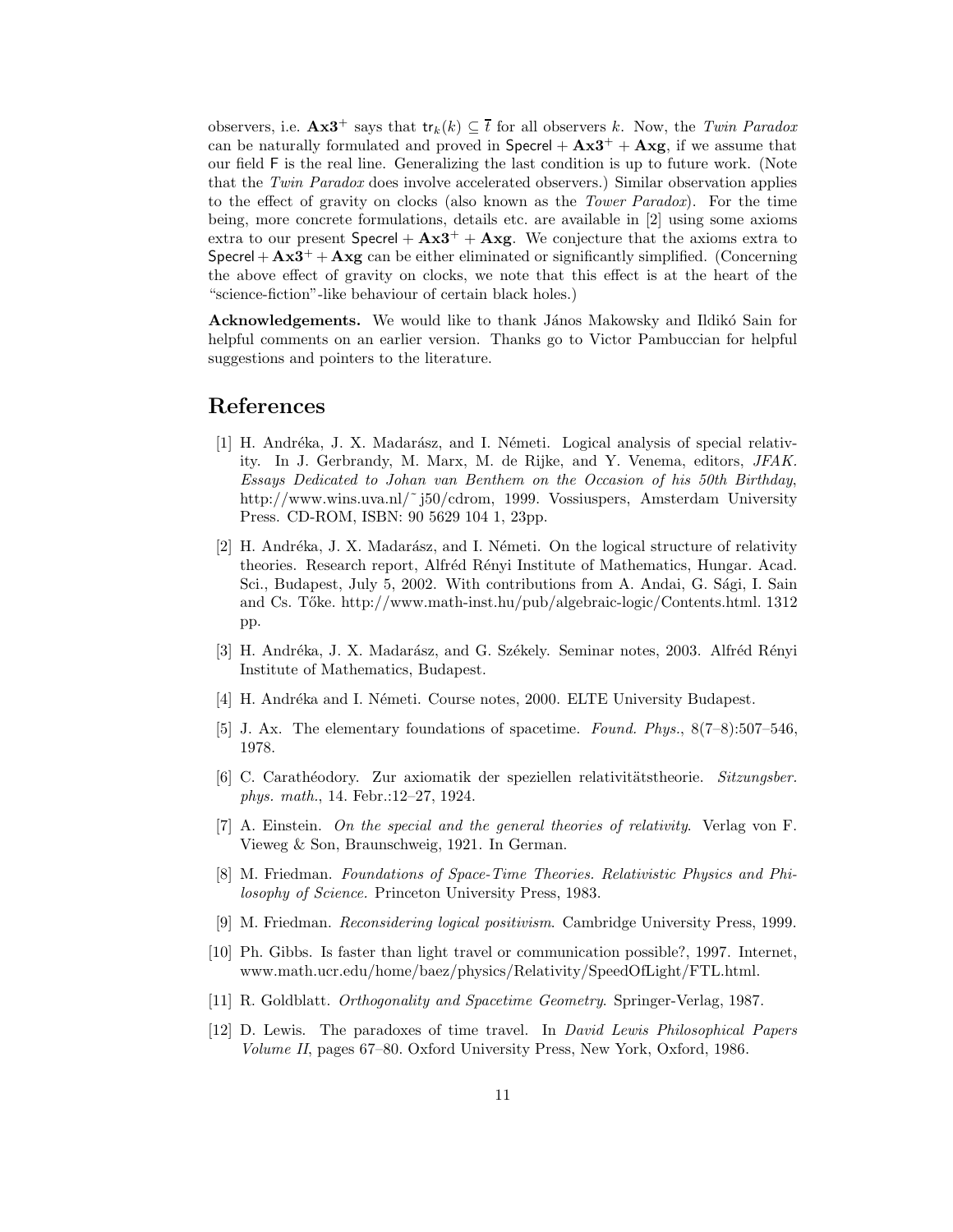- [13] J. X. Madarász. Logic and Relativity (in the light of definability theory). PhD thesis, ELTE, Budapest, http://www.math-inst.hu/pub/algebraic-logic/Contents.html., 2002.
- [14] J. X. Madarász and I. Németi. On FTL observers in a generalized version of firstorder relativity (The generalization is in the direction of partiality coming from general relativity). Manuscript in preparation, 1999.
- [15] J. X. Madarász and Cs. Tőke. Duality between observational and theoretical concepts in relativity theory analyzed by FOL and definability theory, July, 2003. Submitted to the Kalmár Workshop on Logic and Computer Science.
- [16] J. X. Madarász and Cs. Tőke. Partial relativity theories. Research report, Alfréd R´enyi Institute of Mathematics, Hungar. Acad. Sci., Budapest, July, 2003.
- [17] T. Matolcsi and W. A. Jr. Rodrigues. Geometry of spacetime with superluminal phenomena. Algebr. Group Geom, 14:1–16, 1997.
- [18] C. W. Misner, K. S. Thorne, and J. A. Wheeler. Gravitation. W. H. Freeman, San Francisco, 1973.
- [19] R. Muis. Physical structures. Master Thesis, University of Utrecht, December 2002. www.phys.uu.nl/˜ wwwgrnsl/muis/scriptie.pdf.
- [20] J. Mundy. The philosophical content of Minkowski geometry. Britisch J. Philos. Sci.,  $37(1):25-54$ , 1986.
- [21] I. D. Novikov. The river of time. Cambridge University Press, Cambridge, England, 1998.
- [22] H. Reichenbach. Axiomatization of the theory of relativity. University of California Press, Berkeley, 1969. Translated by M. Reichenbach. Original German edition published in 1924.
- [23] A. A. Robb. A Theory of Time and Space. Cambridge University Press, 1914. Revised edition, Geometry of Time and Space, published in 1936.
- [24] W. Rudin. Principles of Mathematical analysis. McGraw-Hill, New York, 1953.
- [25] J. W. Schutz. Independent axioms for Minkowski space-time. Longoman, London, 1997.
- [26] P. Suppes. Axioms for relativistic kinematics with or without parity. In L. Henkin, A. Tarski, and P. Suppes, editors, Symposium on the Axiomatic Method with Special Reference to Physics, pages 291–307. North-Holland, 1959.
- [27] P. Suppes. The desirability of formalization in science. The Journal of Philosophy, 27:651–664, 1968.
- [28] P. Suppes. Some open problems in the philosophy of space and time. Synthese, 24:298–316, 1972.
- [29] G. Szekeres. Kinematic geometry: an axiomatic system for Minkowski space-time. Journal of the Australian Mathematical Society, 8:134–160, 1968.
- [30] J. Väänänen. Second-order logic and foundations of mathematics. The Bulletin of Symbolic Logic, 7(4):504–520, 2001.